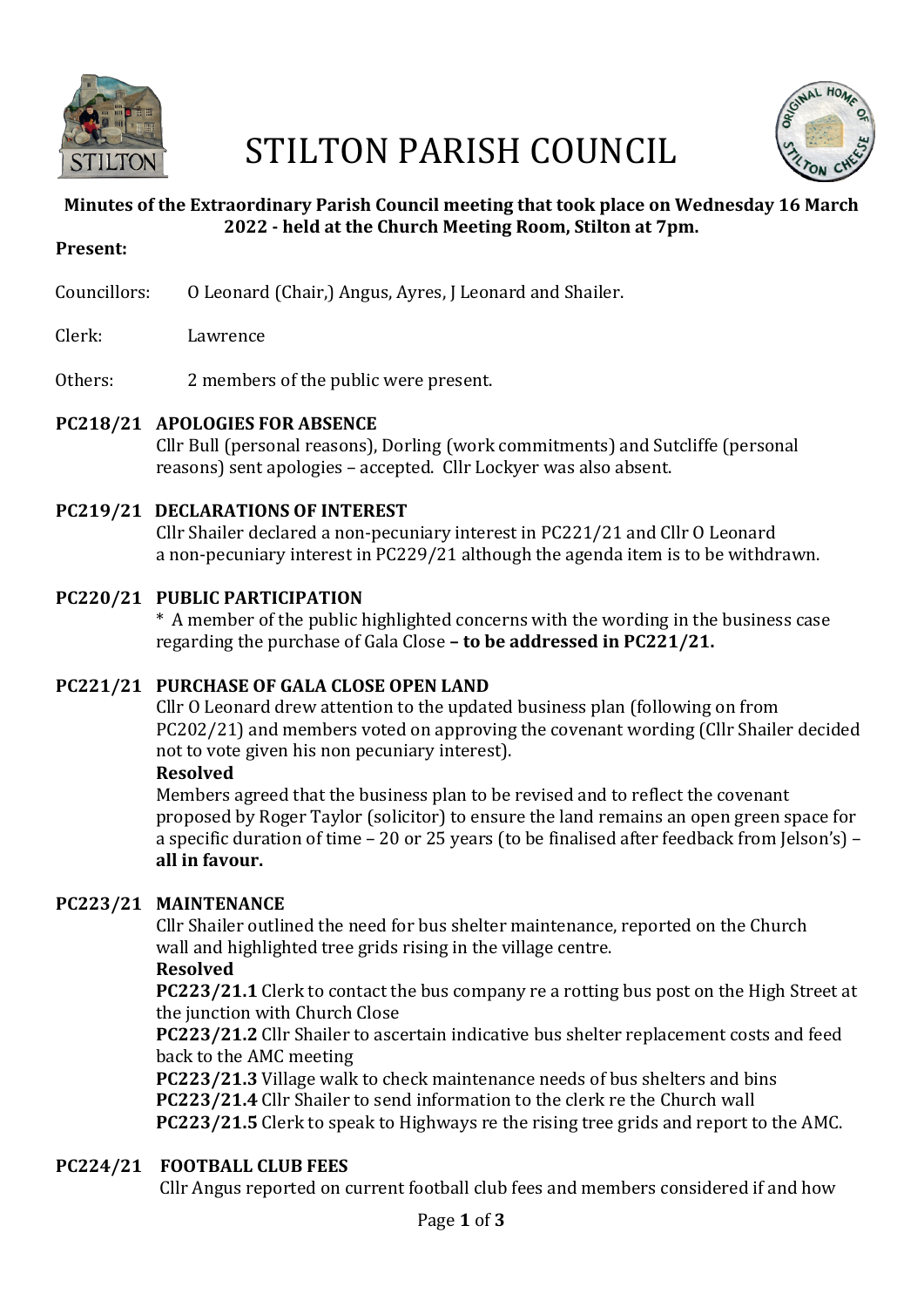to make amend current charges.

# **Resolved**

Clerk to research current football fees, circulate the figures to all members and report to the April PC meeting in order for the decision to be considered.

# **PC225/21 VILLAGE SEATING**

Cllr Shailer raised a concern regarding seating in the village. **Resolved**

Seating in the village to be considered as part of the village walk.

#### **PC226/21 OUEEN'S PLATINUM JUBILEE**

Cllr Ayres updated members on the Queen's Platinum Jubilee meeting held on 12/03/22 including the purchasing/placing of the bench. Cllr Shailer outlined the cost of Iubilee flags for the flagpole/lamp post signs. Jubilee souvenirs for school children were discussed – in progress.

#### **Resolved**

**PC226/21.1** A member of the public offered to donate £500 in order for the PC to provide 2 Jubilee benches in the village centre and replace the smaller metal benches **PC226/21.2** Clerk to place an order for 2 Jubilee benches with Darke's (paid for from CIL funds and donation)

**PC226/21.3** Members agreed to spend £400 on flags and lamppost signs to celebrate the Queen's Jubilee - all in favour.

#### **PC227/21 MARQUES FORMALLY BELONGING TO THE COMMUNITY ASSOCIATION**

Members discussed ownership, storage, use and maintenance of the marquees. **Resolved** 

**PC227/21.1** Parish Council to take ownership and responsibility for the 2 marques from the Community Association

**PC227/21.2** A marque usage sheet to be created for safe use (disclaimer).

# PC228/21 PAVILION

Council considered a request from a member of the public to place road markings for use by children on the tarmac area in front of the new play area and discussed how to charge for Pavilion use when funds are to be raised for village facilities. The field gate was detailed as needing work. Members discussed how to move forward re the Pavilion alarm contract (current contract ended on  $21/02/22$ ) and revisited the need for maintenance equipment at the Pavilion  $(PC113/21.10)$ . Cllr Angus informed the new village maintenance contract to cover grass cutting in the Pavilion garden and banks council to see how suitable scheduled cuttings are before considering the need for extra works (a volunteer to do an initial cut before the new maintenance contract takes effect).

#### **Resolved**

**PC228/21.1** Road markings for use by children on the tarmac are in front of the new play area was approved – **all in favour** (funds to be raised by a member of the public) **PC228/21.2** Form to be created for any complimentary Pavilion use, deposit to be taken and all cases to be considered on a case by case basis (clerk to liaise with Pavilion Administrator to draw up form)

**PC228/21.3** Cllr Shailer to get prices to repair the Pavilion gate – report to next PC mtg **PC228/21.4** Clerk to draw up tender invitations for alarm, fire and CCTV at the Pavilion now the PC are on a rolling contract with the current provider and send to 4 suppliers **PC228/21.5** A £500 budget to buy a hedge trimmer and pressure washer for Pavilion